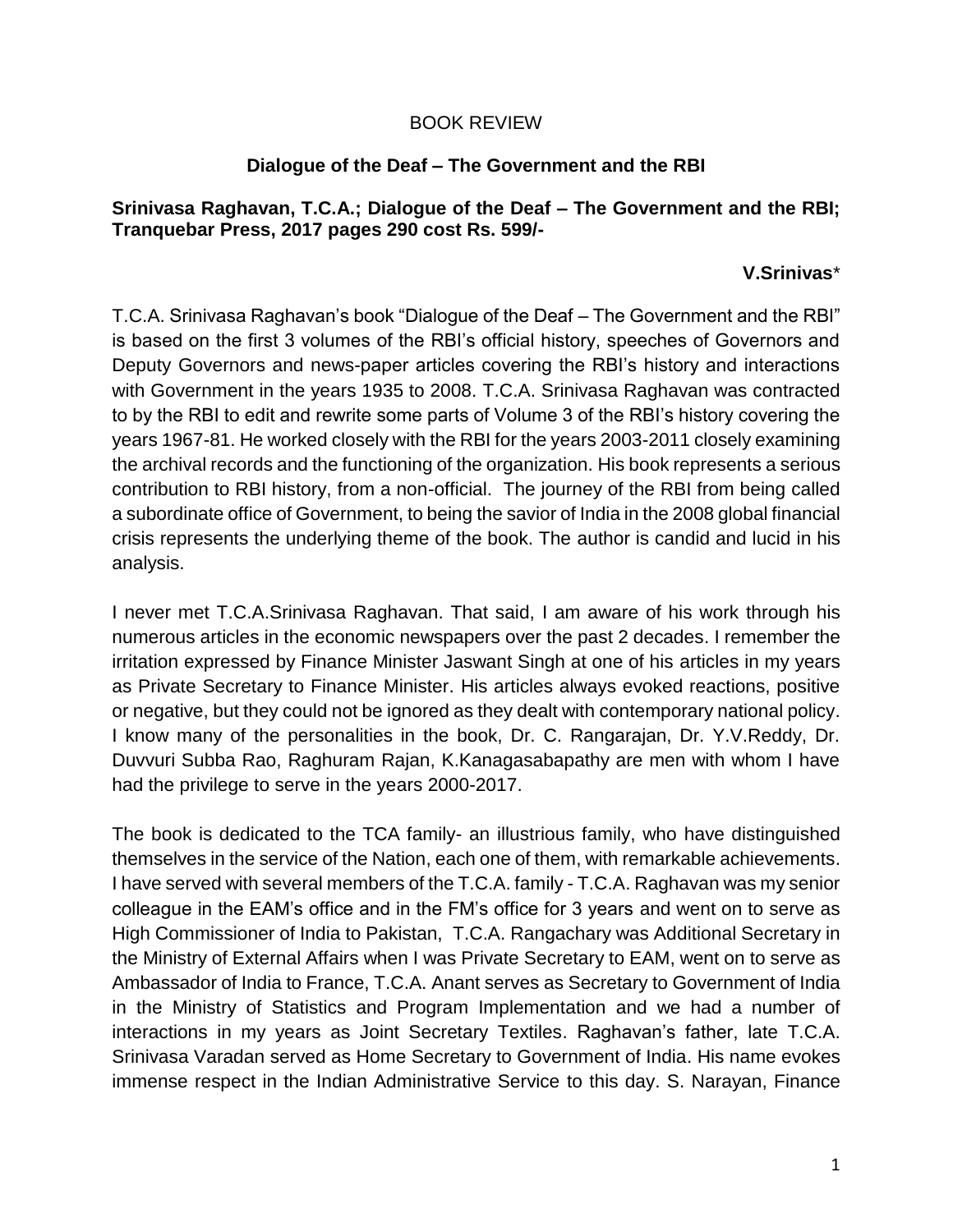Secretary in 2002 said in his introductory meeting with T.C.A.Raghavan, how privileged he was to meet Varadan's son.

The RBI came into existence in April 1935 with the main responsibility to fix the exchange rate and regulate the interest rates to maintain the monetary stability in India. Monetary policy remains an intensely political aspect of economic governance. The tense relationship between the Ministry of Finance and the RBI is the constant underlying theme of the book. Sir Osborne Smith, the first Governor once said "as long as I run the Imperial Bank, I will not run be run by London or anywhere else, and further, that I will not tolerate interference with my business". He was sacked. His successor Sir James Taylor served as Additional Secretary in the Ministry of Finance before being appointed as Governor. He was succeeded by an ICS officer Sir C.D. Deshmukh who wrote thus.."I cannot engage to do in subservience to what amounts to a claim to be consulted…I regard it as important that the independence of the Reserve Bank of India be preserved…and I feel constrained to enter a caveat any semblance of an encroachment on its discretion." Despite this the RBI Board from 1942 to 1949 rarely defied the Government. In 1958, Sir Benegal Rama Rau, ICS, the Governor of RBI was yelled at by T.T. Krishnamachari and had protested to Nehru, who took the view that the RBI is a part of the activities of the Government and has to keep in line. T.T. Krishnamachari once described the RBI as a subordinate office of Government. The situation has been best summed up by Dr. Y.V. Reddy as "We are totally free – within the limits set by the Government".

What is the at the core of the ideological divide between an apex Institution of Government and the Government that has lasted 8 decades? The RBI has invested heavily in developing a considerable degree of expertise in monetary policy, but the dominance of fiscal policy over monetary policy has always been felt. The differences pertained to deficit financing, in the latter half of the 1950s, the RBI was asked to print notes for the difference between the Government's revenue and expenditure irrespective of inflationary expectations. The RBI replenished Government's cash balances by printing adhoc Treasury Bills in favor of Reserve Bank. L.K. Jha as Governor of RBI did not seem to be too involved in the 1966 rupee devaluation which was personally negotiated by the Prime Minister herself. Neither was he too involved with the 1969 decision on Bank Nationalization following which the RBI seemed to have been considerably disempowered that no records of discussions are available. The RBI Board on July 23, 1969 merely stated that "there was a brief discussion on the implications of the bank nationalization ordinance."

The Bank Nationalization was followed by a major push to enhance Rural Credit for which the Regional Rural Banks Bill was passed in January 1976. The RBI had to cope with a significant increase in demand for credit particularly from State Electricity Boards. The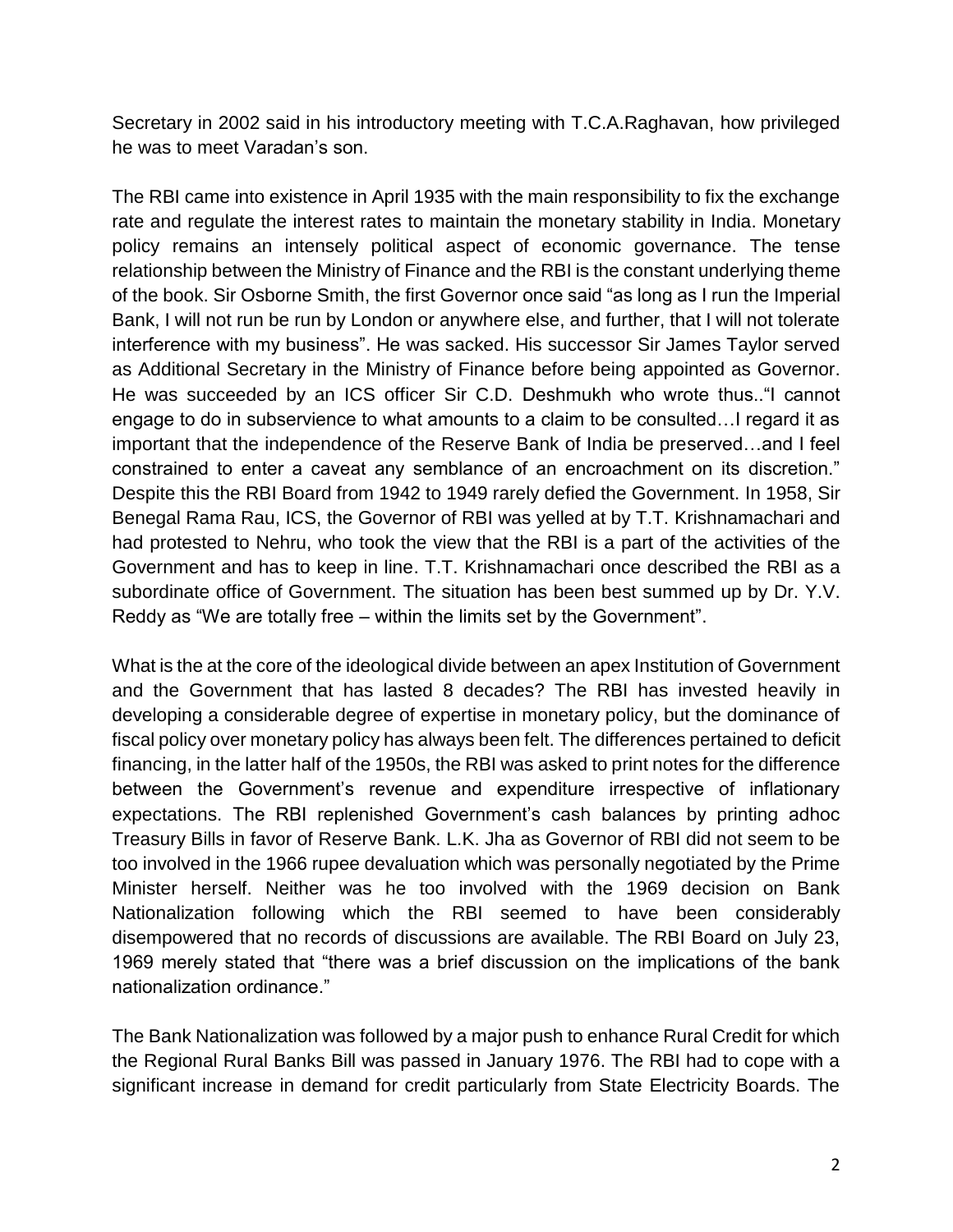RBI's monetary policy between 1970 and 1996 is compared to credit rationing with too many creditors and too little by way of deposits. Throughout 1980s, the RBI emphasized the imperative need for containing inflation and moderation in monetary expansion for a viable financial strategy. India negotiated with the IMF an extended fund facility in 1983. Between 1980 and 1985 Government created far too much money via adhoc treasury bills. Dr. Manmohan Singh as Governor RBI and his successor, R.N. Malhotra who came as Governor RBI after a 3 year stint as Finance Secretary called for more coordination between monetary policy and fiscal policy.

Bimal Jalan as Finance Secretary took the view that deficit financing per se not bad and money supply zoomed. Large current account deficits and balance of payments difficulties emerged. Not only were there differences in the conduct of monetary policy but there were also differences over issues of new bank licenses. In the late 1980s, debt waivers became common as also targeted lending. The RBI was ignored and made irrelevant as Banking Regulator. The RBI – Government confrontation always low-key and always polite but intense and vicious during the 1985-89 period was mostly about fiscal policy and banking. The IMF offered India a Stand-by arrangement in 1988 in a meeting between Managing Director IMF, Michael Camdessus and Rajiv Gandhi but it was not accepted. India was on the verge of an economic crisis by 1990. All expansionary policies to raise growth had failed. On January 23, 1991 India entered into a Fund program.

The IMF program in 1991 brought to the fore of policy making, several market friendly economists and technocrats: Dr. C. Rangarajan as Governor, Montek Singh Ahluwalia, Rakesh Mohan, Arvind Virmani, Ashok Desai, Raja Chellaiah, and Shankar Acharya. Together they brought in the market/ IMF/ World Bank philosophy in full measure. The 1997 monetary policy announced by Dr. C.Rangarajan contained a number of reform measures. RBI moved away from micro-regulation to macro-regulation allowing banks greater freedom. By then, RBI had become a slightly junior partner of the Finance Ministry. The reason for this change was the Government's key officials had a better understanding of RBI's role in Indian economy and relied heavily on the RBI's expertise in integrating India's complex economy with the world economy. By 2001, the RBI had become a regulator of the money market in the real sense. A number of market reforms were introduced: automatic monetization of budget deficits was phased out with Government borrowing from the market, the rupee was convertible on the current account and an independent debt management office was proposed.

Although the RBI had handled the banking supervision extremely well, with no major bank collapsing since 1960 except the Global Trust Bank (GTD) in 1997, there were 2 major stock market scams. The RBI's payments and settlements department was caught